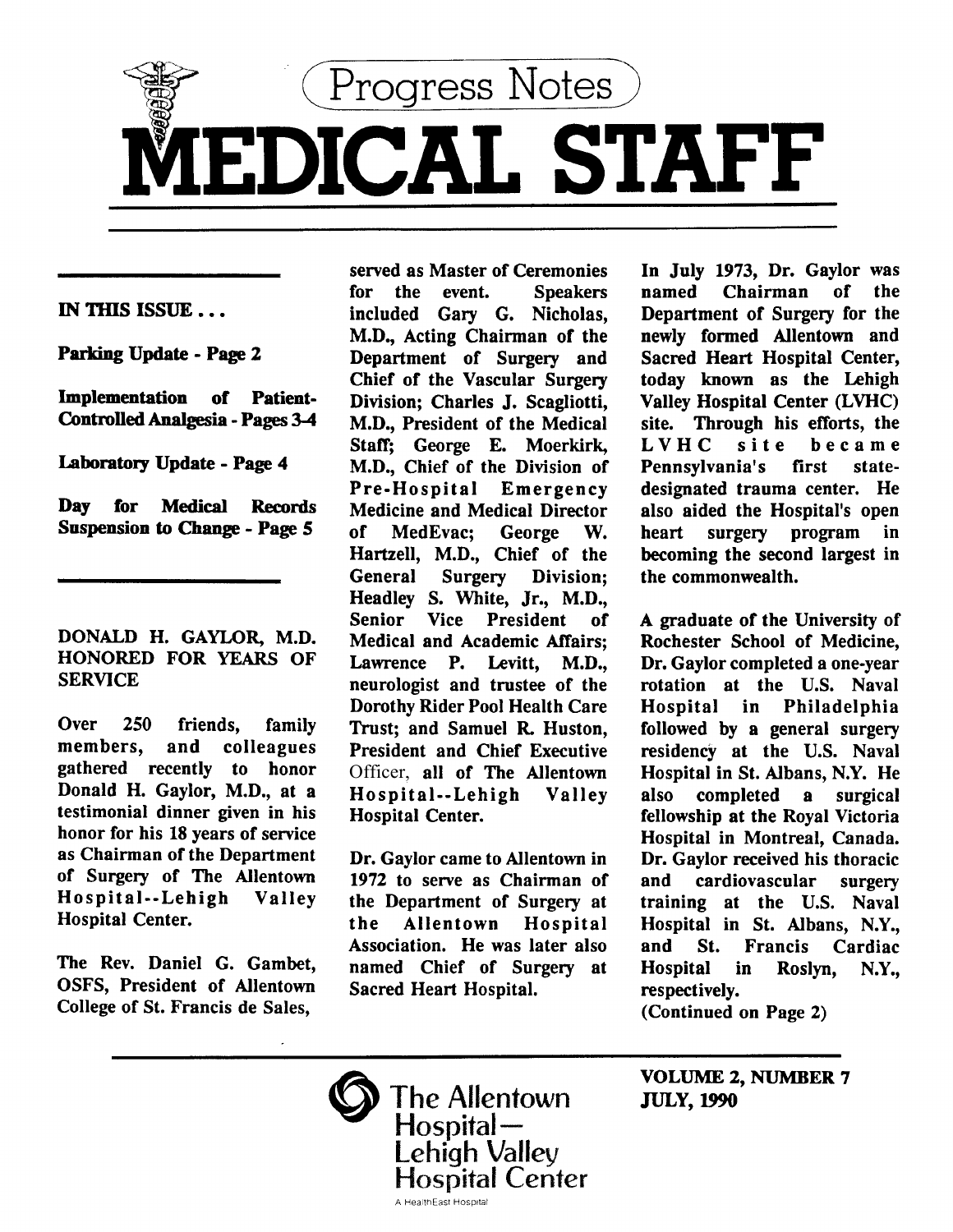As a founding director and comedical director of the Eastern Pennsylvania Emergency<br>Medical Services Council. Council, member of the Medical Advisory **Committee of the Pennsylvania<br>
Emergency Health Services** Emergency Council, and past-president of the Pennsylvania Division of the American Trauma Society, he played a significant role in improving survival rates for the area's auto accident victims.

Dr. Gaylor is a diplomate of the American Board of Surgery and of the American Board of Thoracic Surgery. He is a member of the American Medical Association, Pennsylvania Committee on Trauma of the American College of Surgeons, and Association for Hospital Medical Education. He is a founding member of the American Trauma Society and the Society of Thoracic Surgeons.

## PARKING UPDATE

On Monday, June 18, the physicians' parking lot at TAH site was moved to the lot across the street from the Merchants Bank located at the comer of 17th and Chew Streets. Access to this lot and the physicians' parking lot at the LVHC site will be available only with the Hospital photo I.D. cards which have been encoded by the Security Department.

For those physicians who do not have photo I.D. cards or who need their cards encoded, the Security Department will be scheduling times in the Medical Staff Lounge at each site to provide these services. Notification will be sent to all physicians when dates and times are scheduled.

Additionally, physicians may also schedule their own times to have photo I.D. cards taken or to have their cards encoded by contacting the Security Department at 778-2987 (TAH) or 776-8220 (LVHC).

# NEWS FROM THE PAIN MANAGEMENT PROGRAM

# Clinical Nurse Specialist Hours Reduced

Effective July 1, Linda M. Woodin, R.N., M.S.N., C.C.R.N., Clinical Nurse Specialist of the Pain Management Program, has had her position reduced to a part-time basis. She will now be available Mondays and Thursdays from 9 a.m. to 5:30 p.m., with four additional hours per week for meetings and correspondence.

The Pain Management Program will continue to oversee the implementation of postoperative patient-controlled analgesia with the Bard PCA1

pumps, to provide inpatien. consultations on a limited basis, and to do educational programs for nursing and other health care professionals. Clinical assistance for the use of the Bard pumps will be provided by the Nursing Clinical Educators and Linda during her working days.

Linda may be reached on beeper #3228. During her days otT, calls should be referred to the<br>Neurosciences Regional **Neurosciences** Resource Center at 776-8270.

# Implementation of Patient-Controlled Analgesia at TAH--LVHC

Patient-controlled analgesi (PCA) therapy with the Bard PCA1 pump for postoperative/post-traumatic pain is being implemented at TAH-- LVHC under the direction of the Pain Management Program. PCA allows selected patients to self-administer ordered doses of narcotic analgesics within specified time frames.

Advantages include rapid pain relief, a sense of control and decreased patient anxiety, a more consistent serum analgesic level and the potential for less medication and less side effects than with traditional I.M. analgesia. PCA is indicated for alert, willing patients requiring parenteral narcotic analgesia for approximately 24 hours or

(Continued on Page 3)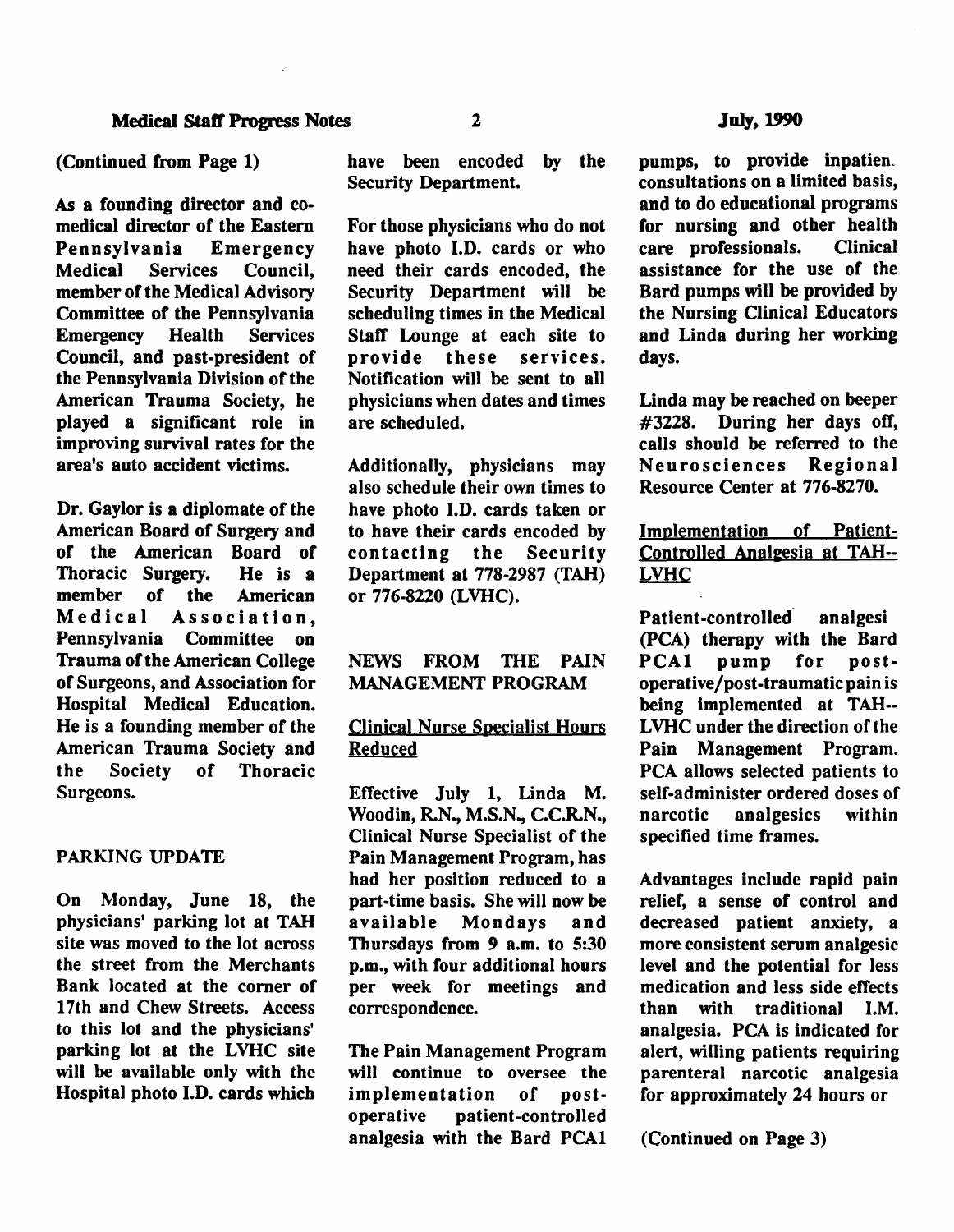### (Continued from Page 2)

more, and has been used successfully in surgical patients such as orthopedics, vascular surgery, abdominal surgery, gynecology, C-sections, bums, and trauma.

Attending physicians, surgeons, or residents are asked to discuss PCA therapy with appropriate patient candidates, obtain verbal permission, and indicate "PCA teaching please" on the Doctors Order Sheet preoperatively. For elective surgery, PCA can be offered as an option during the patient's<br>office visit. PCA Patient PCA Patient Education Sheets are available for office use by contacting the Patient Education Department at 776-8775.

Pre-operative patient education or reinforcement will be done by the nursing staff, and allows patients to approach surgery assured that their pain will be relieved. Post-operative patient consent and education in the post-anesthesia care unit (PACU) has been minimally effective due to the effects of anesthesia and amnesic medications.

PCA therapy will be ordered and followed by attending physicians and residents. For your convenience, pre-printed order sheets (Acute Pain Patient-Controlled Analgesia)

are available on the nursing units.

The Pain Management Program will be doing brief presentations of PCA dosing strategies at upcoming division meetings and will be available to review the pre-printed order sheet and answer any PCA questions between your cases in the O.R. areas on a posted scheduled. Nursing education, in phases, is currently in progress at both sites.

In order to implement PCA in<br>an orderly fashion, it is an orderly fashion, it is suggested that physician services begin PCA therapy in the following time frames which parallel the nursing inservice plan.

July 2 - TAH site surgery patients

July 8 - LVHC site patients including orthopedics, trauma, urology, general surgery, vascular surgery (patients to GICU-E/W, 5B), and burns

August 6 - LVHC site patients including vascular surgery (vascular patients to above units plus 4A), cardio-thoracic surgery, colon-rectal surgery,<br>plastic surgery, and surgery, and neurosurgery

If you have any questions regarding this procedure, please contact Linda M. Woodin, R.N., M.S.N., C.C.R.N., Clinical Nurse Specialist, Pain Management Program, at beeper #3228.

### PHARMACY NEWS

On June 25, the updated<br>Parenteral Nutrition Order Parenteral Nutrition Form (Form No. D0-03) was instituted. The most significant difference is the change in the<br>composition of standard composition of peripheral parenteral nutrition. The dextrose concentration has been increased from 10% to 20% in the base solution, resulting in an increase in the number of calories supplied to the patient.

The official hospital policy for ordering parenteral nutrition has been changed after a twomonth trial period. Parenteral nutrition solutions must be reviewed a minimum of every 48 hours, and reordered as "same<br>IVH" or with appropriate IVH" or with changes. Any changes to the formula must be made on the<br>Parenteral Nutrition Order Parenteral Nutrition Order Form. A complete formula rewrite on the Parenteral Nutrition Order Form must be completed a minimum of every seven days. A reminder flag will be sent from the Pharmacy Department 48 hours prior to the seven day expiration date. Parenteral nutrition solutions not reordered by 3 p.m. every 48 hours will be substituted with D<sub>10</sub>W at 6 p.m.

(Continued on Page 4)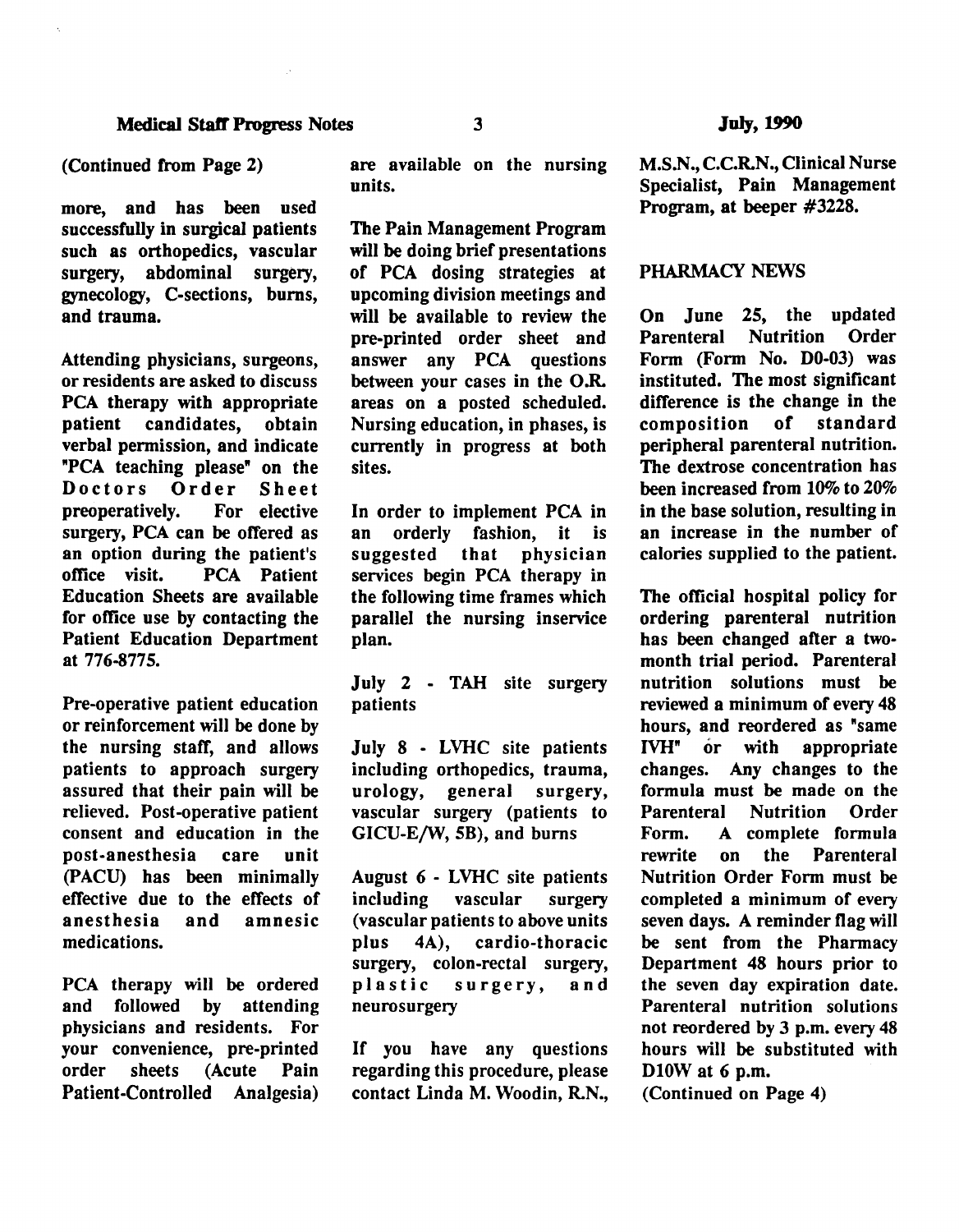If you have any questions regarding this procedure, contact Lynn M. Kuster, IV Pharmacy Supervisor, at 776-8880.

## LABORATORY UPDATE

# Hepatitis C Testing of Donor Blood

As you know, donor blood is now tested for the Hepatitis C virus. As Miller Memorial Blood Center begins notifying the donors who test positive, you may see these blood donors as patients. At this point, there is no confirmatory test for the anti-HCV screening test. The significance of a positive test must be determined on an individual basis.

Ronald E. Domen, M.D., Medical Director of Miller Memorial Blood Center, has forwarded a set of articles related to this test to the Hospital. A copy of these articles are located in the Blood Bank at both sites. If you wish to receive a copy of these articles, please contact Kathy Mundt at 776-8180 (LVHC) or Phyllis Riter at 778-2370 (TAH).

| Important Changes in Serum  |  |  |
|-----------------------------|--|--|
| Cholesterol Value and the   |  |  |
| Interpretative Reporting of |  |  |
| <b>Lipid Profiles</b>       |  |  |

The supplier of the HealthEast<br>Laboratories' cholesterol Laboratories' standard for calibration of the SMAC instrument has lowered the calibrative set point for cholesterol. Effective July 16, the lab will institute use of this new cholesterol calibration material which will result in a  $10-14$  mg/dl lowering of all patient cholesterol values. This use of the revised calibration material is due to a centering material assessment of lipid reference standards with the goal of providing the best, most clinically accurate serum cholesterol value.

The laboratory has changed the computer lipid profile reports to be interpretive reflecting the National Lipid Research Council recommendations. These new reports will also be instituted July 16.

If you have any questions,<br>please contact Gerald E. contact Gerald<br>
, Ph.D., Direct Clement, Ph.D., Director, Clinical Laboratory, at 776-8150.

# From the Coagulation **Laboratory**

The following information was distributed in memo form on October 5, 1989. It is being reprinted as a reminder to physicians.

"Unpredictably when a patient receives a therapeutic dose of<br>intravenous heparin, the intravenous heparin, the activated partial thromboplastin time (APTT) may not become prolonged to the desired level. This lack of suitable prolongation of the APTT is most likely due to elevated levels<br>of fibrinogen and/or of fibrinogen antihemophilic globulin (Factor 8). Elevation of those factors will produce an in vitro, not an in vivo, shortening of the APTT. In that situation, the following is suggested:

- 1) Request a plasma heparin level and if tha result is between 0.2 - 0.5 units/cc, then the patient is probably receiving an adequate amount of heparin for an acute thrombosis.
- 2) If you are going to increase the hourly heparin dose, do not exceed 1500 units per hour."

If you have any questions regarding this procedure, contact Daniel Kaczor, Supervisor, Coagulation Laboratories, at 776-8170.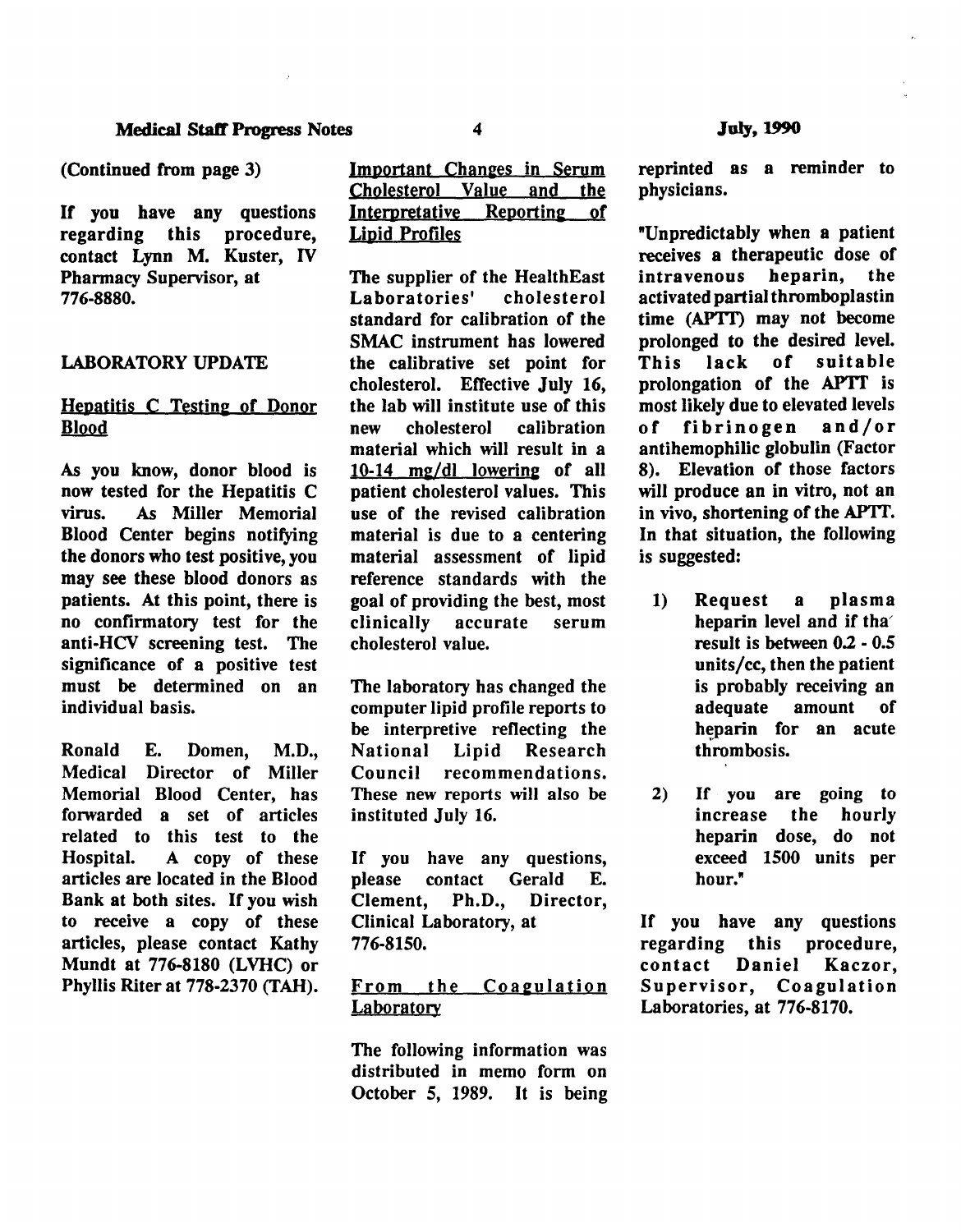### LASER COURSE OFFERED MONTHLY AT LVHC

For your convenience, a laser course is offered through the Microsurgery /Laser Laboratory at the LVHC site. The course is offered monthly and consists of three four-hour sessions. The first two didactic meetings include laser physics, safety, and clinical applications. The third session includes individualized instruction and use of the  $CO<sub>2</sub>$  and YAG lasers.

For more information regarding the course and fee schedule, contact the Microsurgery /Laser Laboratory at 776-8977.

### LIBRARY ACCESS

As you may know, physician access to the Hospital libraries when they are closed is now available by using the Hospital photo J.D. cards (with the HealthEast logo). However, in order for the I.D. cards to work, they must be encoded by the Security Department and also have an authorization form on file in the library.

To confirm if you have an authorization form on file, contact the library at 776-8140 (LVHC) or 778-2263 (TAH).

# NEWS FROM MEDICAL RECORDS

#### Day for Suspensions to Change

Effective July 15, the day for Medical Records suspensions will change from Mondays to<br>Wednesdays. This change is Wednesdays. being made to allow physicians additional time to complete<br>their records following a following a weekend and also to alleviate problems when holidays fall on a Monday.

# Medical Records to be Stored Off-Site

Due to space limitations, LVHC site medical records from 1985 and 1986 will be purged and stored in the Hospital Archives near Lehigh Street. If it is necessary to recover any of these records, Archives has assured<br>the Medical Records Medical Department that the turnaround time will not exceed one hour. This same procedure has been followed for TAH site.

#### Consultation Form to Change

To enable physicians to again write on the reverse side of the Consultation Form, carbon paper will replace currently used NCR paper when the forms are reordered. This change will also provide an annual cost savings to the Hospital.

# Physician Attestation **Statements**

'Don't go on vacation before signing your attestation!' Physicians are reminded that attestation statements should be signed within five (5) days of receipt to insure uninterrupted cash flow to the hospital. Physicians who do not sign attestations within 15 days are<br>subject to suspension. Your subject to suspension. cooperation is vital and much appreciated.

### RADIOLOGY NEWS

# Vascular Doppler Studies in Radiology

In the May issue of the newsletter, the Vascular<br>Laboratory announced that Laboratory announced OPG's, Arterial Doppler, and Venous Doppler studies to be performed at TAH site will now be scheduled by the secretary in the Vascular Lab at the LVHC site.

However, this policy does not apply to vascular doppler studies performed in the Department of Radiology at TAH site or LVHC site, which continue to schedule and perform both in- and outpatient doppler services. These services include color duplex doppler evaluation of extra

(Continued on Page 6)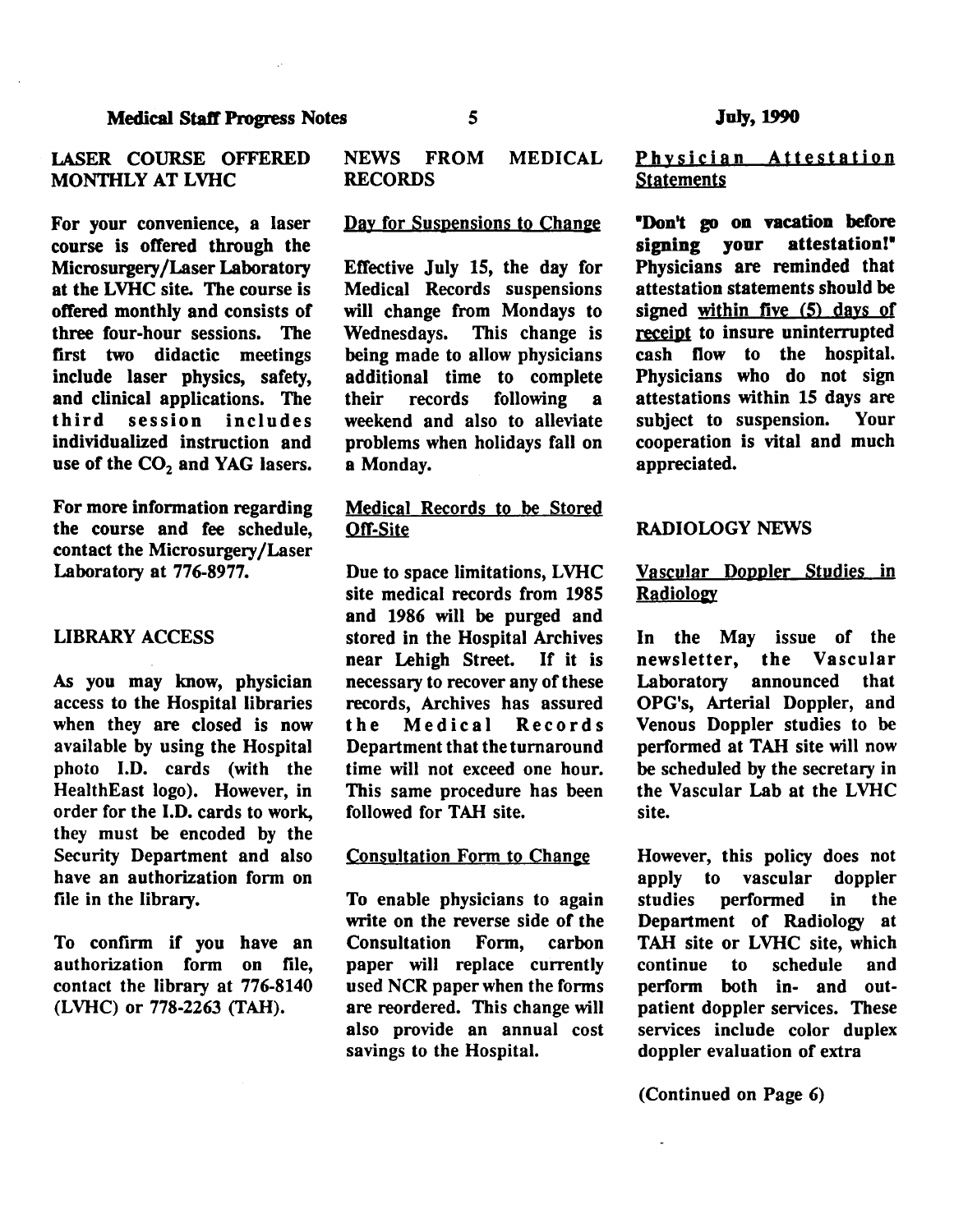cranial carotid arteries, upper and lower extremity veins for thrombosis or pre-op mapping, portal veins and other deep<br>intra-abdominal veins and intra-abdominal arteries, and arteries for aneurysm, pseudo-aneurysm, or arterio-venous fistula.

A full range of ultrasound, Cf, and x-ray services are also available. For scheduling at TAH site call 778-2214 for xrays, and 778-2450 for CI'- Ultrasound; at the LVHC site for inpatients call 776-8080 and for out-patient services call Lehigh Valley Diagnostic Imaging at 435-1600.

## PUBLICATIONS, PAPERS AND PRESENTATIONS

Geoffrey G. Hallock, M.D., Associate Chief of the Division of Plastic Surgery, authored a chapter titled "Tissue Expansion and Flaps of the Upper Extremity" which was included in the recent publication of the book Grabb's Encyclopedia of Flaps.

Robert Kricun, M.D., radiologist, was first author of the paper "Advances in Spinal Imaging" which was published in the March, 1990 issue of Radiologic Clinics of North America. The article discussed recent advances in magnetic

resonance imaging, computed tomography, and other imaging<br>modalities. Co-authors were Co-authors were Morrie E. Kricun, M.D., and Murray K. Dalinka, M.D., radiologists from the Hospital<br>of the University of the University of Pennsylvania.

# UPCOMING CONFERENCES AND SEMINARS

### TAH--LVHC Regional Symposium Series

•pain Management in the 90's - The Science, The Art, The Program<sup>\*</sup> will be presented on Friday and Saturday, September 14 and 15, in the Auditorium of the LVHC site. The program will be held from noon to 4:45 p.m. on September 14, and from 8 a.m. to 4:15 p.m. on September 15.

Physicians, nurses, and other health are professionals interested in pain management will benefit from the conference.

The "Third Annual Coagulation Symposium<sup>\*</sup> will be held on Friday, September 21, beginning at 8:30 a.m., in the Auditorium of the LVHC site. The one-day seminar will feature nationally recognized experts who will address issues dealing with an abnormal activated partial thromboplastin time, lupus anticoagulants and antiphospholipid antibodies, and new analytes in the coagulation laboratory.

Physicians, medical technologists, and laboratory administrators will benefit from the program.

The **"Third Annual**<br>Cardiovascular Nursing Cardiovascular<br>Seminar: New New Beats in Cardiology" will be held on Wednesday, September 26, from 7:15 a.m. to 4:20 p.m., in the Auditorium of the LVHC site. This one-day seminar will feature a nationally known speaker who specializes in the development of humor skills and in the use of humor as a therapeutic tool.<br>Cardiovascular experts wi'' Cardiovascular present the latest information in cardiac pharmacology, hemodynamics, tissue oxygenation, end stage cardiac disease, open heart complications, and AICD patient issues. This seminar is designed for nurses in medical/ surgical and critical care areas desiring to enhance their cardiovascular knowledge.

For more information about the conferences listing above, contact Human Resource Development at 776-8322.

(Continued on Page 7)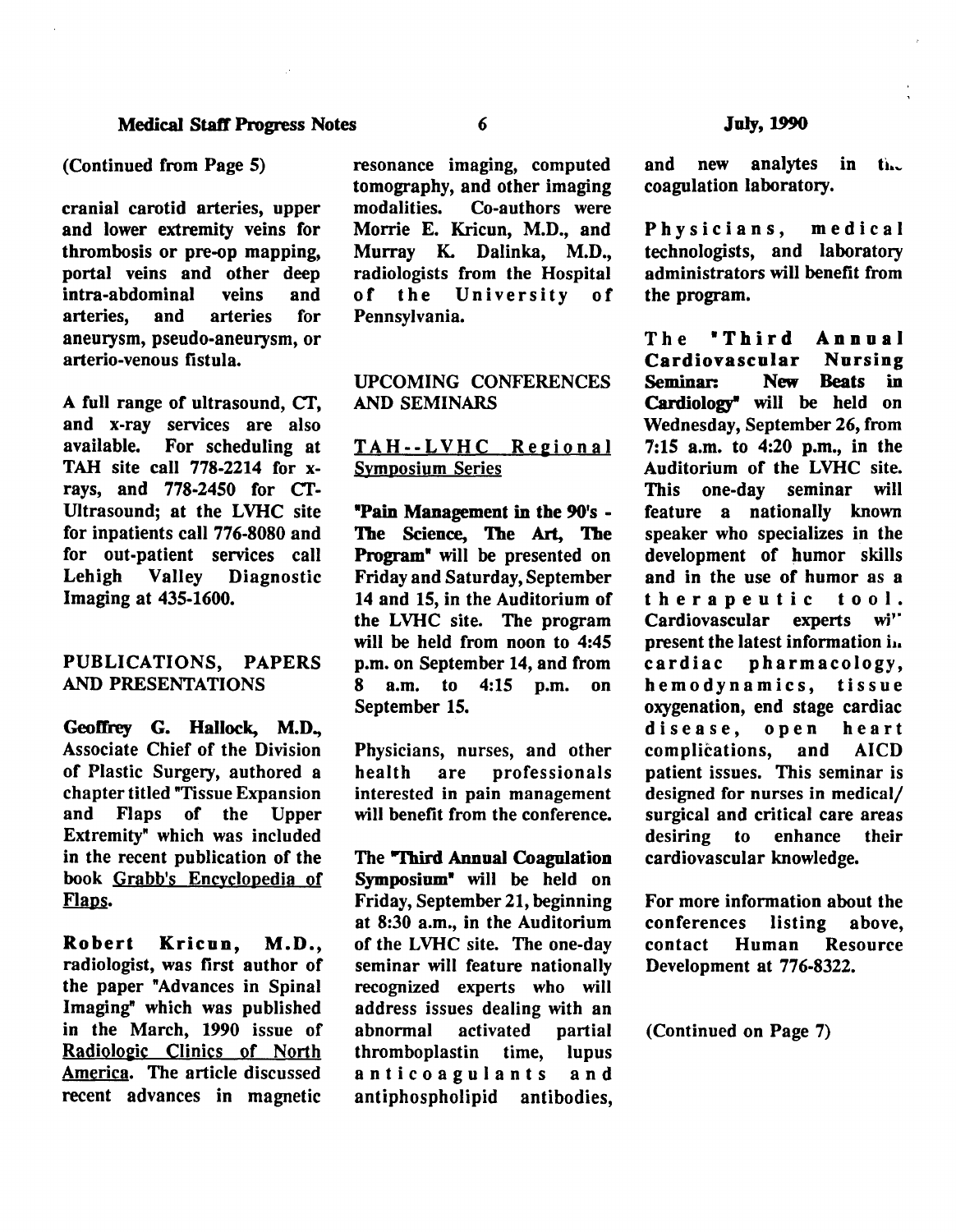(Continued from Page 6)

### Neurosciences Conference -**Visiting Speaker**

James Powers, M.D., Chief Neuropathologist, Columbia University, College of Physicians and Surgeons in New York, will speak on Neurological CPC's on Friday, September 21, at 11 a.m., in the Auditorium of the LVHC site.

For more information, contact the Neurosciences Regional Resource Center at 776-8270.

# PHYSICIAN PRACTICE OPPORTUNITIES

Physician rental space available in Allentown Medical Center, 401 N. 17th Street, Suite 306, Allentown. 1,350 square feet. Fully equipped and furnished. Immediate occupancy.<br>Partnership interest also Partnership available.

Physician rental space available in Allentown Medical Center, 401 N. 17th Street, Suite 307, Allentown. 2,190 square feet. Fully equipped and furnished. Immediate occupancy. Partnership interest also available.

Specialty practice time-share space available in a comprehensive health care facility. Riverside Professional Center, 4019 Wynnewood Drive, Laurys Station. Half- or fullday slots immediately available.

For more information on these practice opportunities, contact John W. Hart, Vice President, at 776-8968.

# WANTED: FAMILY PRACTITIONER OR GENERAL INTERNIST

Physician needed to provide H&P's and medical follow-up services to patients hospitalized in the Psychiatric Inpatient Unit at The Allentown Hospital site. Please contact John R. Wastak, Administrator, at 778-2810 for details.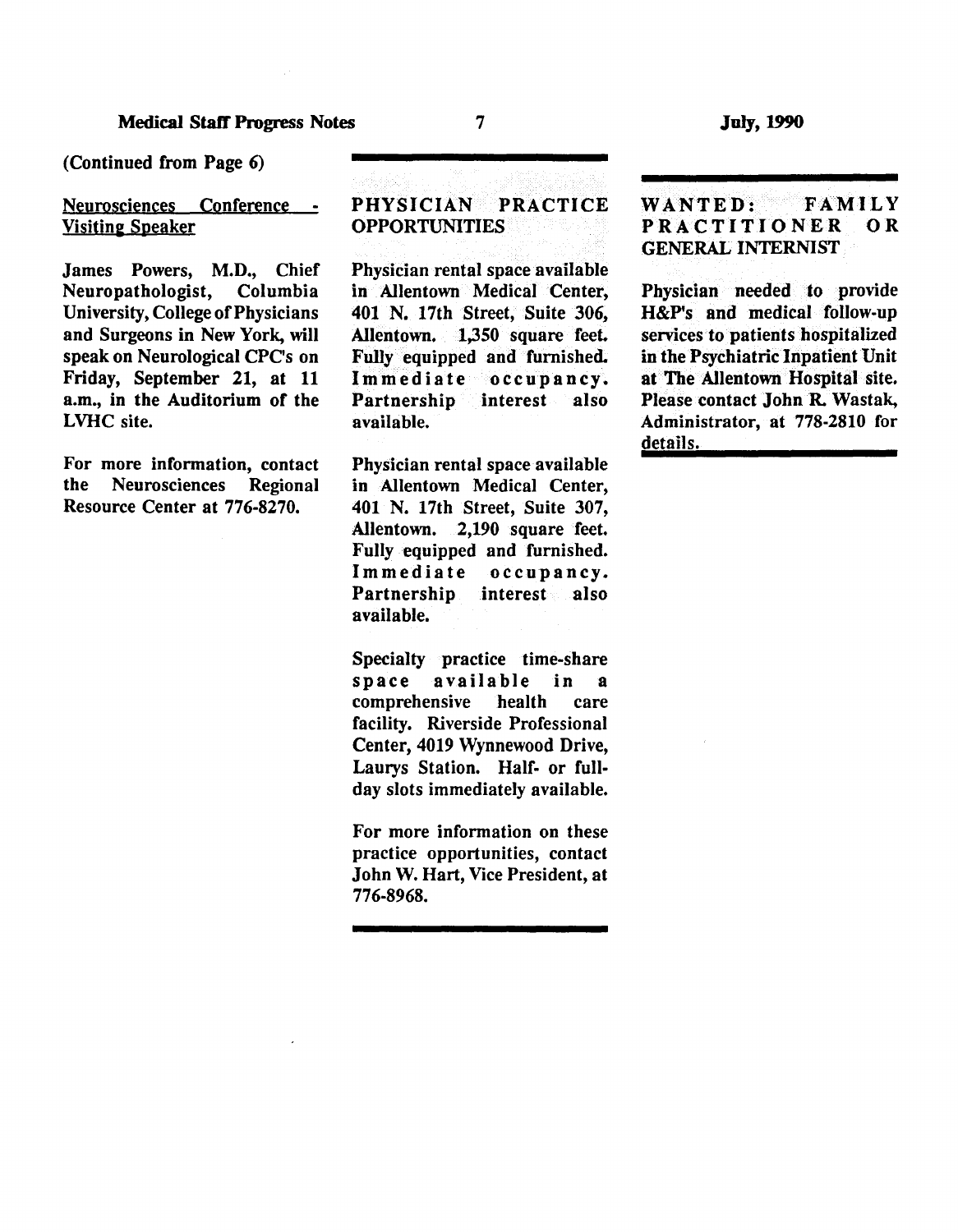#### WHO'S NEW

The Who's New section of Medical Staff Progress Notes contains an update of new appointments, address changes, newly approved privileges, etc.

Please remember that each department or unit is responsible for updating its<br>directory, rolodexes, and rolodexes, and approved privilege rosters.

### Medical Staff

#### **Appointments**

Richard C. Boorse, M.D.<br>Joining General Surgical Joining General **Associates** 1210 S. Cedar Crest Blvd. Suite 3100 Allentown, PA 18103 (215) 439-4055 Department of Surgery Division of General Surgery Provisional Active

George F. Carr, D.M.D. (Solo Practice) 1259 S. Cedar Crest Blvd. Suite 206 Allentown, PA 18103 (215) 776-7760 Department of Dentistry Division of Prosthodontics Provisional Active

Robert J. Coni, D.O. Joining Neurological Services, Inc. 1251 S. Cedar Crest Blvd. Suite 106 Allentown, PA 18103 (215) 821-9111 Department of Medicine Division of Neurology Provisional Active

Drew S. Harrison, M.D. Joining Nephrology/<br>Hypertension Associates of Hypertension Lehigh Valley 401 N. 17th Street Suite 212 Allentown, PA 18104 (215) 432-8488 Department of Medicine Division of Internal Medicine Section of Nephrology Provisional Active

Robert B. Kevitch, M.D. Joining John A. Altobelli, M.D. 1600 Lehigh Parkway East Allentown, PA 18103 (215) 437-2378 Department of Surgery Division of Plastic Surgery Provisional Active

Sophia C. Kladias, D.M.D. (Solo Practice) 1206 Eaton Avenue Bethlehem, PA 18018 (215) 691-1038 Department of Dentistry Division of General Dentistry Provisional Active

#### JuJy, 1990

J. Patrick Kleaveland, M.D. Joining Cardiology Associates of Lehigh Valley 3340 Hamilton Blvd. Allentown, PA 18103 (215) 433-6442 Department of Medicine Division of Internal Medicine Section of Cardiology Provisional Active

David C. Mann, D.M.D. Joining Thomas P. Englert, D.M.D. Peachtree Office Plaza 1815 Schadt Avenue Whitehall, PA 18052 (215) 434-4887 Department of Dentistry Division of Oral Surgery Provisional Active

Eric J. Marsh, D.M.D. Joining Robert J. Fexa, D.D.S. 3055 College Heights Blvd. Allentown, PA 18104 (215) 432-8037 Department of Dentistry Division of General Dentistry Provisional Active

Jamie D. Paranicas, M.D. Joining John J. Cassel, M.D. 1259 S. Cedar Crest Blvd. Suite 317 Allentown, PA 18103 (215) 437-6222 Department of Medicine Division of Internal Medicine Division of Cardiology Provisional Active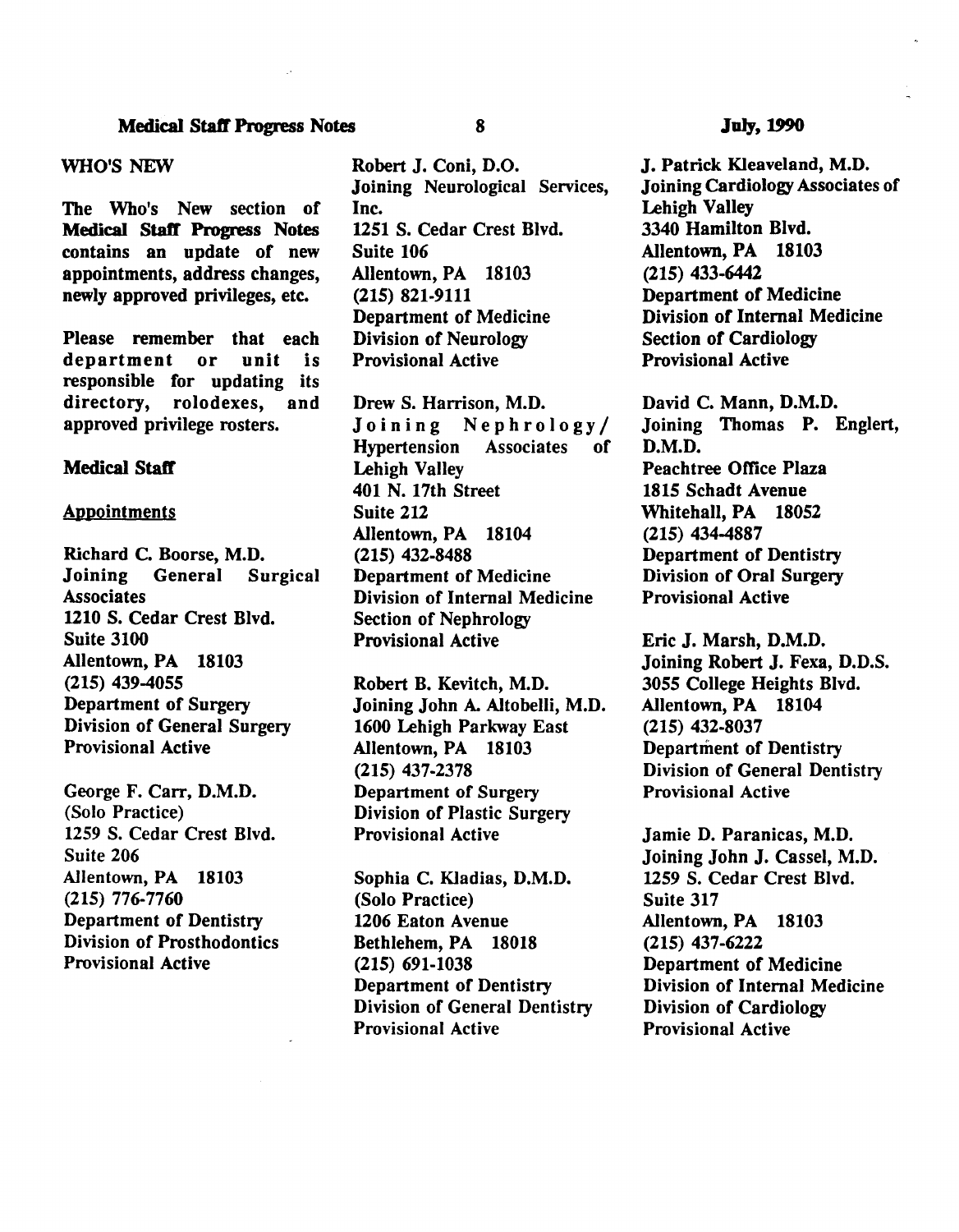J. Harry Pickle IV, M.D. Joining Gastroenterology Associates Ltd. 3131 College Heights Blvd. Allentown, PA 18104 (215) 439-8551 Department of Medicine Division of Internal Medicine Section of Gastroenterology Provisional Active

Andrew K. Solomon, M.D. Joining Lehigh Rheumatology **Associates** 3131 College Heights Blvd. Allentown, PA 18104 (215) 776-1966 Department of Medicine Division of Internal Medicine Section of Rheumatology Provisional Active

Douglas A. Tozzoli, D.P.M. Joining Marvin Weiss, D.P.M. 501 N. 17th Street Suite 110 Allentown, PA 18104 (215) 432-9593 Department of Surgery r ·ision of Orthopedic Surgery • . ion of Podiatry .Provisional Courtesy

### **Additional Privileges**

Thomas P. Englert, D.D.S. Department of Dentistry Division of Oral Surgery Laser Privileges

Norman S. Sarachek, M.D. Department of Medicine Division of Internal Medicine Section of Cardiology Transesophageal Echocardiography

Douglas R. Trostle, M.D. Department of Surgery Division of General Surgery Laser Privileges

Nancy A. Urankar, M.D. Department of Medicine Division of Internal Medicine Section of General Internal Medicine Diagnostic Flexible Sigmoidoscopy

#### **Change of Address**

Vera J. Krisukas, M.D. 2329 Riverbend Road Allentown, PA 18103 Emeritus Courtesy

#### Change of Status

Dean F. Dimick, M.D. Department of Medicine Division of Internal Medicine Section of Endocrinology/ Metabolism From Active to Emeritus Active

Chanee of Department

Robert S. Spadafora, D.O. From Department of Medicine to Department of Emergency **Medicine** Division of Emergency Medicine From Provisional Courtesy to Provisional Active

#### **Resignations**

Stewart Fox, M.D. Department of Surgery Division of Cardio-Thoracic Surgery/Vascular Section of Cardiac Surgery

Leo J. Hastings, Jr., M.D. Department of Medicine Division of Family Practice

Jeffrey M. Lengel, M.D. Department of Medicine Division of Family Practice

Ronald J. Librizzi, D.O. Department of Obstetrics and **Gynecology** 

Robert H. Schmidt, D.O . Department of Medicine Division of Family Practice

Salvatore C. Ventura, M.D. Department of Medicine Division of Internal Medicine Section of Nephrology

D. Erik F. Von Kiel, D.O. Department of Medicine Division of Family Practice